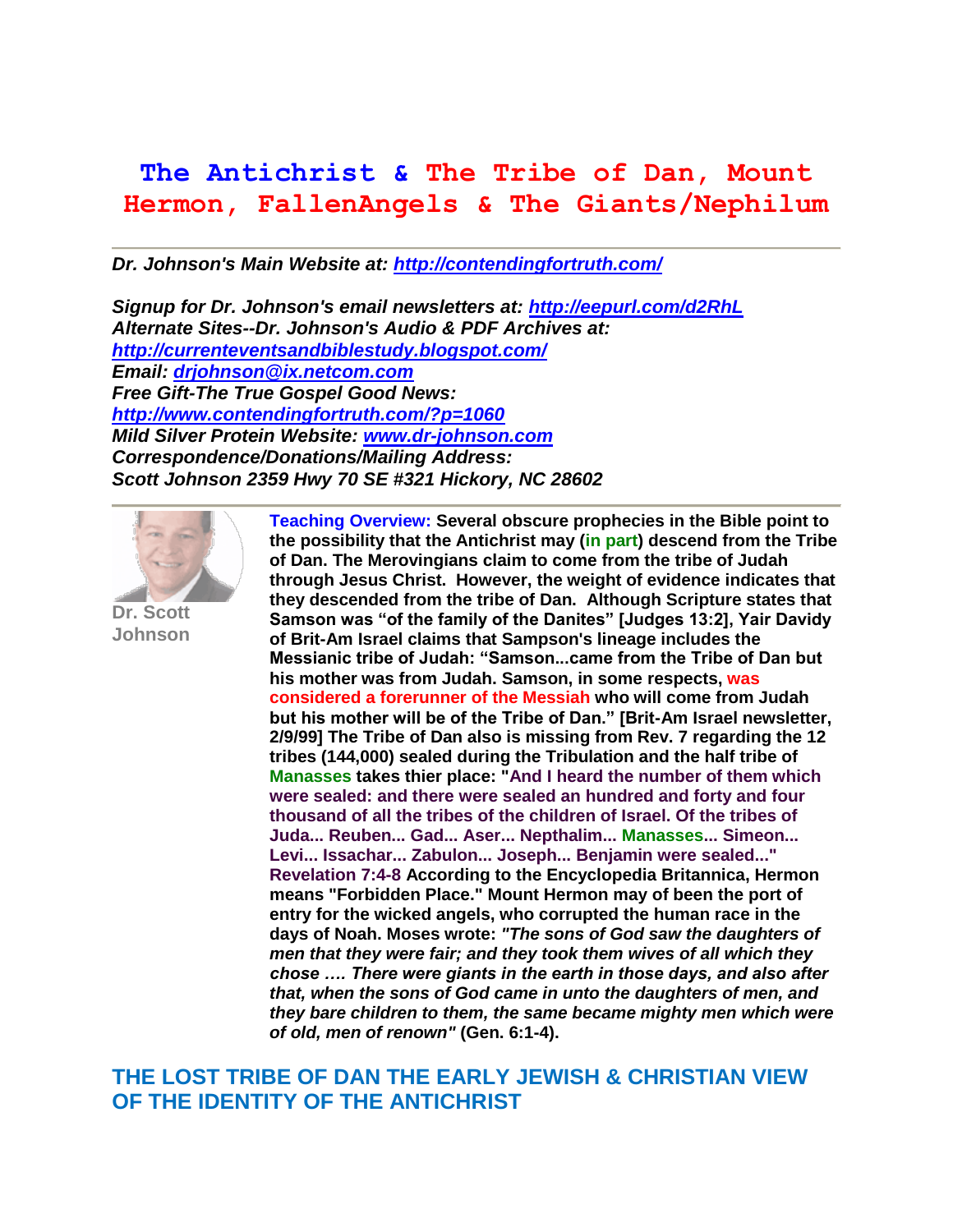## **Mount Hermon: Gate of the Fallen Angels**

**by [J. R. Church](http://www.prophecyinthenews.com/authorbio.asp?Author_ID=5)** [http://www.prophecyinthenews.com/articledetail.asp?Article\\_ID=191](http://www.prophecyinthenews.com/articledetail.asp?Article_ID=191)

### **Caesarea Philippi, the Grotto of Pan & Mount Hermon**

There are five niches hewn out of rock to the right of the cave. At one time they probably held statues. Three of the niches bear inscriptions in Greek mentioning Pan, Echo and Galerius (one of Pan's priests).



#### **Spring-fed source of the Jordon River. Grotto of Pan in background <http://www.bibleistrue.com/qna/pqna45.htm>**

**This grotto was considered the "abode of the shepherd god" Pan. Ritual sacrifices were thrown into this natural abyss which reached down to the underground waters fueling these upper springs of the Jordan. If the victim disappeared in the water, this was a sign that the god had accepted the offering. If blood appeared in nearby springs, it was believed that the sacrifice had been rejected.**

Numerous temples were built in this town from the Hellenistic (Greek) period through to Roman times. The early name "Panias" (and variants) directly identifies this location with worship of one pagan Greek god, "Pan". It's later and current name (Banias and Banyas)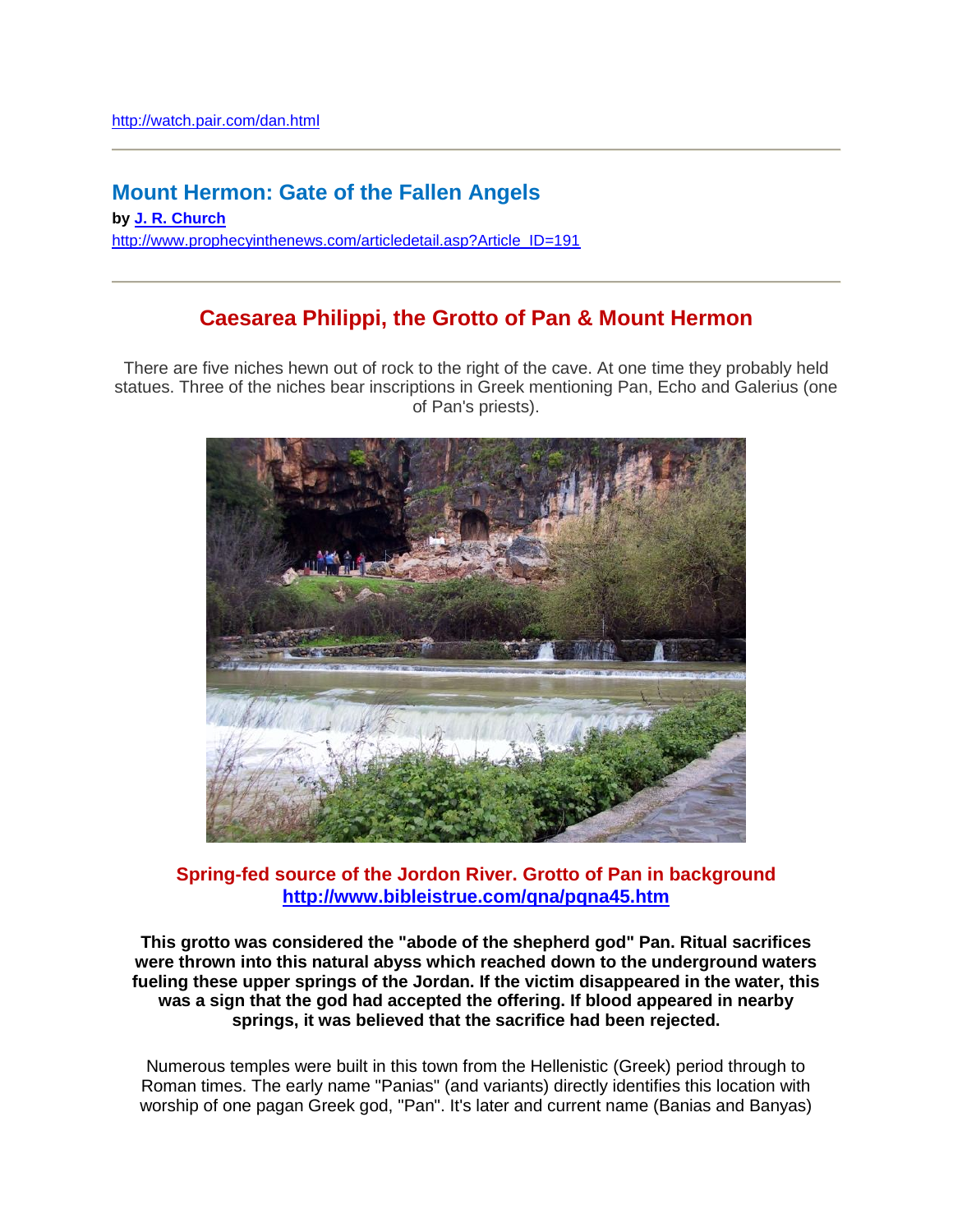are merely corruptions of this original, with the "B" later being substituted for the "P", due to usage in the Arabic language.

The grotto of Pan was a focal point in the worship of this half-man half-goat, flute playing deity. For at least two centuries before Christ, sacrifices were cast into the cave as offerings to Pan. **At that time the main spring emerged from this large cave (... meaning that they drank from this sacrifice infected water afterwards). Earthquakes have since caused the water flow to emerge elsewhere.**

#### <http://www.bibleistrue.com/qna/pqna45.htm>

The spring emerged from the large cave which became the center of pagan worship. Beginning in the 3rd century B.C., sacrifices were cast into the cave as offerings to the god Pan. Pan, the half-man half-goat god of fright (thus "panic"), is often depicted playing the flute. There are several references to this area in the Old Testament. The northernmost conquest of Joshua is described as ranging from "the mountains of Israel and its lowlands, from Mount Halak and the ascent to Seir, even as far as Baal Gad in the Valley of Lebanon below Mount Hermon" (Joshua 11:17). In a description of the nations that were left to "test" Israel we read of "the Hivites who dwelt in Mount Lebanon, from Mount Baal Hermon to the entrance of Hamath" (Judges 3:3). In 1 Chronicles 5:23 we read that "the children of the half-tribe of Manasseh dwelt in the land. Their numbers increased from Bashan to Baal Hermon, that is, to Senir, or Mount Hermon."

**A cave near Caesarea Philippi is said to be the birthplace of the Greek god Pan**, the god of nature, fields, forests, mountains, flocks and shepherds. "**He is son of Hermes** by one or another nymph; his mother was so scared by his appearance that she abandoned him at birth and Hermes introduced him to Olympus. His name is probably related to the same root as Latin pasco, and thus means 'shepherd.'" (Richard Stoneman, *Greek Mythology,* p. 136). The cult of Pan originated in Arcadia, a pastoral region in Greece. Greek travelers, finding the landscape was like their homeland, established this area of worship to Pan. During the Hellenistic period, a sanctuary was built to Pan. There are five niches hewn out of rock to the right of the cave -- at one time they probably held statues -- three of the niches bear inscriptions in Greek mentioning Pan, Echo and Galerius (one of Pan's priests).

The original name for Caesarea Philippi was Panias (also spelt *Paneas, Paneion* and *Paneias*). The modern name is Banias -- an Arabic corruption of *Panias*.

The Jordan river has four main sources, and the cave at Caesarea Philippi is its' easternmost source -- this alone would make the area full of emotion for the Jews. "This is a very fine cave in

a mountain, under which there is a great cavity in the earth; and the cavern is abrupt, and prodigiously deep, and full of water. Over it hangs a vast mountain, and under the cavern arise the springs of the River Jordan." (*The Works Of Flavius Josephus*).

Israel: Caesarea Philippi: River Jordan (10 of 13)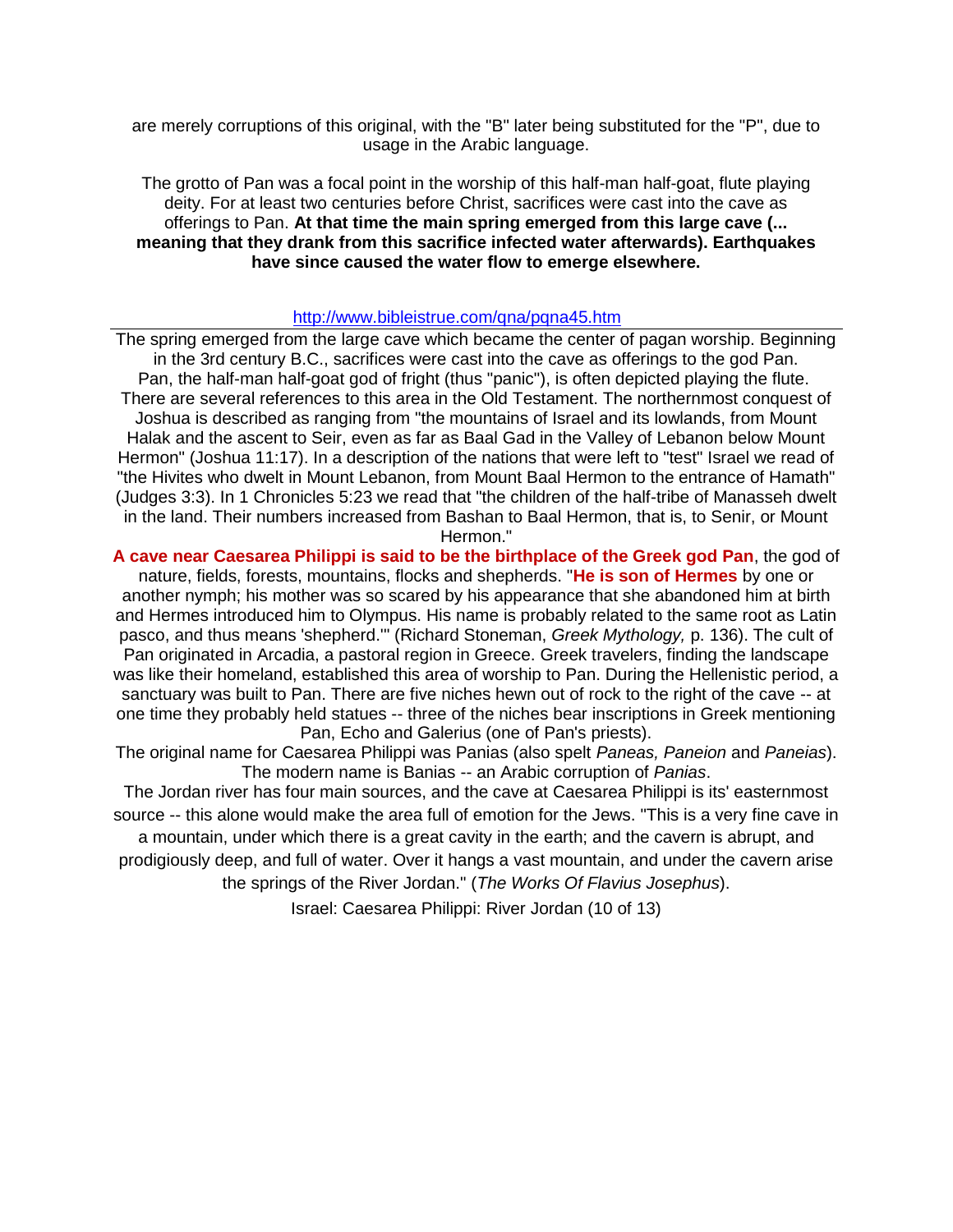

The Jordan river has four main sources, and the cave at Caesarea Philippi is its' easternmost source.

With **Caesarea Philippi as a backdrop we have a dramatic picture of Jesus of Nazareth** surrounded by twelve ordinary men. The Jewish leaders were already plotting and planning on destroying Him as a dangerous heretic.

**Jesus was standing on a road in an area littered with the temples of the Syrian gods, a place where the Greek gods looked down, a place where the most important river in Judaism sprang to life, a place where the white marble splendor of the home of Caesarworship dominated the landscape. And here, of all places, He stands and asks men who they believe Him to be**. Peter boldly answers that He is "the Christ, the Son of the living God" (Matt. 16:16). Someone suggested that it is as if Jesus deliberately set Himself against the background of the world's religions in all their splendor and glory and demanded to be compared with them.

Mat 16:15 He saith unto them, But whom say ye that I am?

Mat 16:16 And Simon Peter answered and said, **Thou art the Christ, the Son of the living God**.

Mat 16:17 And Jesus answered and said unto him, Blessed art thou, Simon Barjona: for flesh and blood hath not revealed [it] unto thee, but my Father which is in heaven.

Mat 16:18 And I say also unto thee, That thou art Peter, and upon this rock I will build my church; **and the gates of hell shall not prevail against it.**

Mat 16:19 And I will give unto thee the keys of the kingdom of heaven: **and whatsoever thou shalt bind on earth shall be bound in heaven: and whatsoever thou shalt loose on earth shall be loosed in heaven.**

### **The Gates of Hell**

Caesarea Philippi?s location was especially unique because it stood at the base of a cliff where spring water flowed. At one time, the water ran directly from the mouth of a cave set in the bottom of the cliff.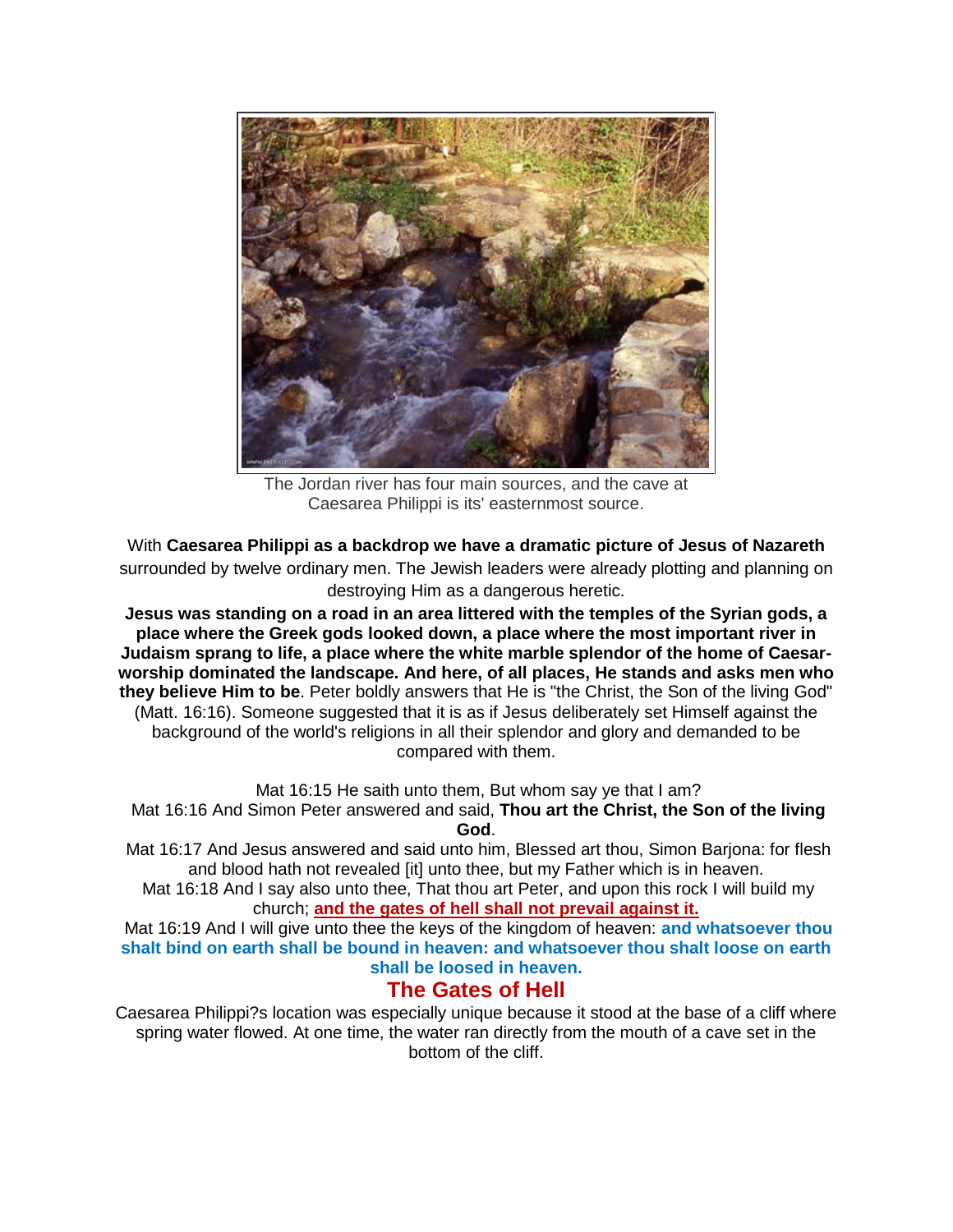The pagans of Jesus day commonly believed that their fertility gods lived in the underworld during the winter and returned to earth each spring. They saw water as a symbol of the underworld and thought that their gods traveled to and from that world through caves. To the pagan mind, then, the cave and spring water at Caesarea Philippi created a gate to the underworld. **They believed that their city was literally at the gates of the underworld—the gates of hell. In order to entice the return of their god, Pan, each year, the people of Caesarea Philippi engaged in horrible deeds, including prostitution and sexual interaction between humans and goats.** 

When Jesus brought his disciples to the area, they must have been shocked. **Caesarea Philippi was like a red-light district in their world and devout Jews would have avoided any contact with the despicable acts committed there.** 

**It was a city of people eagerly knocking on the doors of hell.**



### **Mount Hermon**



모 Mount Hermon Panoramic, from [Manara](http://en.wikipedia.org/wiki/Manara,_Israel) on the Naftali heights



Mount Hermon Panoramic from [Nimrod](http://en.wikipedia.org/wiki/Nimrod_(moshav))

The mountain has been known as Ba'al Hermon, Senir, Sirion, Sion, and by Josephus as Mt. Lebanon. Today the Arabs call it "Jabel A-talg" which translates as "the snow mountain." More than twenty ancient temples have been found on the mountain or in its vicinity. Mt. Hermon is the southern tip of the anti-Lebanon mountain range. Its highest peak is 9230 feet and the highest point inside Israel's borders today is Mizpe Shelagim at 7295 feet. This summit is on the border between [Syria](http://en.wikipedia.org/wiki/Syria) and [Lebanon,](http://en.wikipedia.org/wiki/Lebanon) and is under Syrian control. The southern slopes of Mount Hermon have been in *Israeli* control since the **Six-Day War** in 1967. This part of the mountain, as well as the [Golan Heights,](http://en.wikipedia.org/wiki/Golan_Heights) was unilaterally annexed by Israel in 1981.